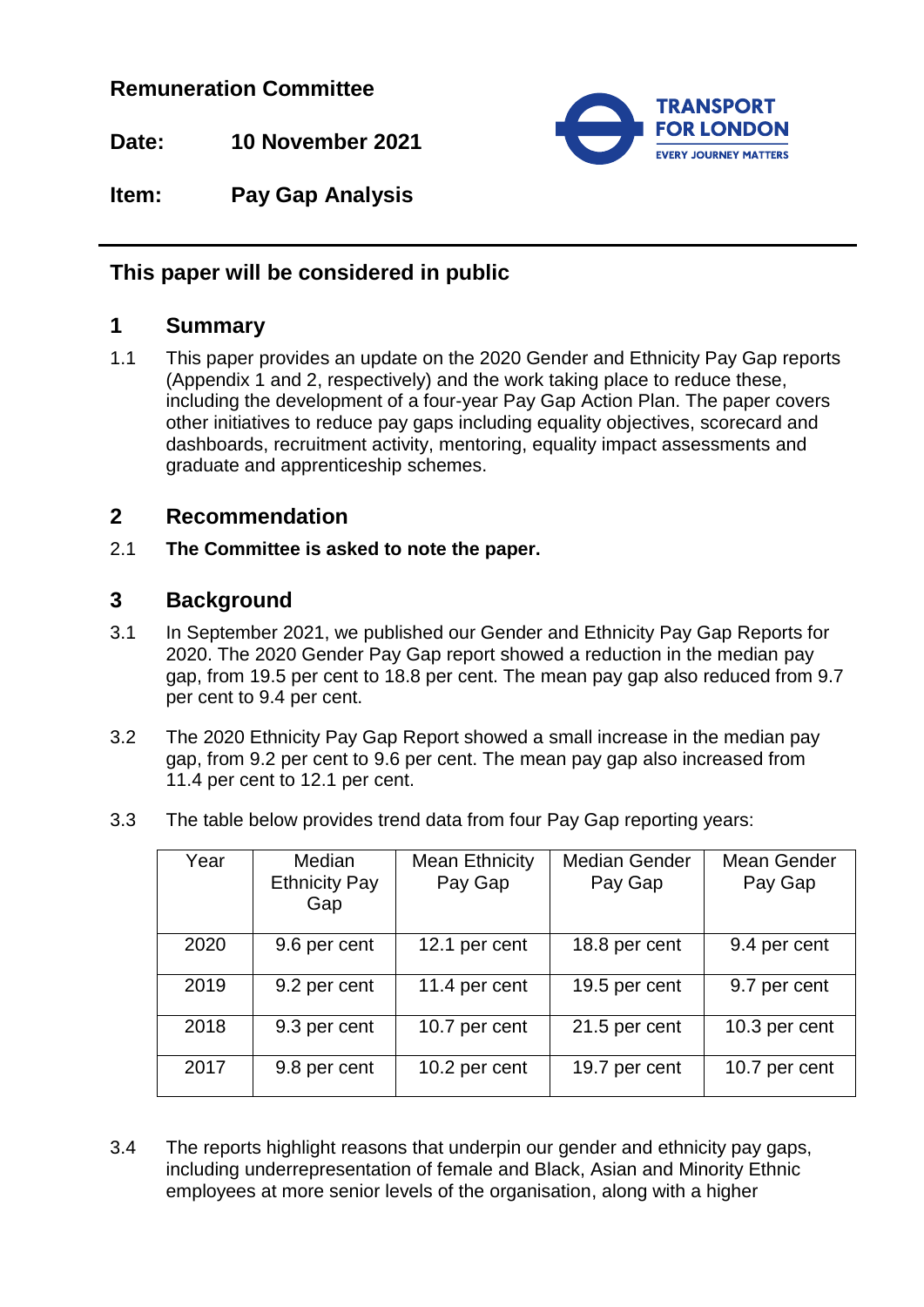proportion of female and Black Asian and Minority Ethnic employees in operational roles at more junior grades.

- 3.5 There have been positive results in some areas, with female representation at more senior non-operational grades increasing. For example, in 2017 the proportion of females at Director level was 18.8 per cent, this now stands at 32.7 per cent.
- 3.6 The ethnicity pay gap increase in 2020 can be in part explained by two key trends. The first is the increase in declaration of ethnicity by senior white colleagues who previously we did not hold data on. This reduces the proportion of Black Asian and Minority Ethnic senior managers in the reporting. The second is an increase in Black Asian and Minority Ethnic colleagues in lower paid operational roles. Whilst this is integral to develop a diverse talent pipeline in the future, it does increase the pay gap in the short term.

## **4 Addressing our pay gaps**

- 4.1 Our focus on addressing both the gender and ethnicity pay gaps are part of our wider programme of work to increase the diversity of our colleagues at all levels and in all parts of the business and to cultivate a more inclusive workplace culture for everyone.
- 4.2 Following from the publication of our 2020 pay gap reports, we will develop a new four-year Pay Gap Action Plan, which will set out plans to reduce our gender and ethnicity pay gaps, as well as actions specific to each protected characteristic and those that intersect on two or more characteristics.
- 4.3 The new four-year plan will cover three key areas:
	- (a) **Governance and data –** ensuring that we have more robust diversity and inclusion governance with clear accountabilities and indicators to identify where inequalities exist across the whole employee lifecycle and to measure progress in response to our actions and support;
	- (b) **Policies, systems and processes –** ensuring that our policies and guidance documents are inclusive to all colleagues across TfL and that we provide the tools to help line managers establish trust-based relationships with colleagues on an array of matters; and
	- (c) **Leadership, culture and behaviour –** a culture that promotes inclusive leadership and safe spaces for conversations and challenge and take clear actions to tackle processes and behaviours that undermine diversity and inclusion. Our new Vision and Values sets out a clear direction; that we will emerge from the coronavirus pandemic as a better, less bureaucratic, and hierarchical, more inclusive organisation, all for the good of London. This is underpinned by our three new values: Caring, Open and Adaptable.
- 4.4 The plan will be developed in discussion with our Staff Network Groups and trade unions. It will also be underpinned by local diversity and inclusion plans, which will focus on more localised issues raised by our employees.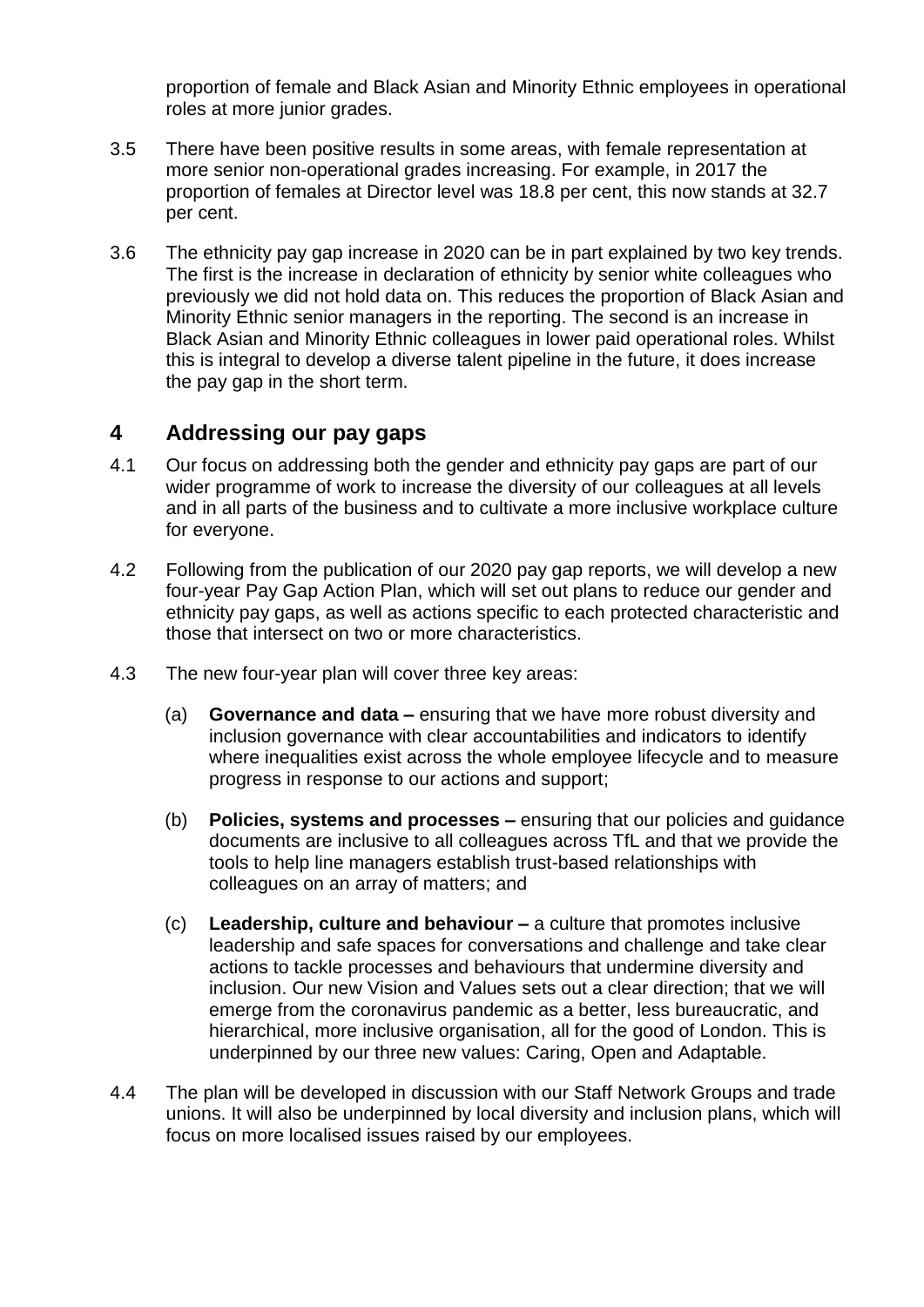# **5 Other recent activity to help reduce our pay gaps**

### **Equality Objectives**

- 5.1 In line with our Public Sector Equality Duty (PSED), we have recently agreed our new Equality Objectives, which will be published externally. The PSED the duty on a public authority when carrying out its functions to, in broad terms, have due regard to the need to eliminate unlawful discrimination, harassment and victimisation, foster good relations and advance equality of opportunity. Our Equality Objectives set out the activities and initiatives that will help us:
	- (a) increase the diversity of our organisation at every level, so that it better reflects the diversity of London;
	- (b) enhance the recruitment, retention, and career development of our internal talent;
	- (c) create and embed a fairer and more inclusive culture, where colleagues at all levels feel engaged and supported to be their authentic self; and
	- (d) explore and invest in the future skills of our organisation to ensure we create a diverse talent pipeline.

### **Scorecard and dashboards**

5.2 We continue to use our local scorecard to improve the overall representativeness within our organisation and at senior levels. The inclusivity of our workplace is also measured using the Inclusion Index within our annual staff engagement survey. We also use localised dashboards for each business area to monitor and track progress in their area.

### **Improving our recruitment activity**

- 5.3 Our ongoing initiatives include the rollout of anonymous recruitment on all pay bands 1 – 4 roles, which removes information that might identify any personal characteristics identifiable, removing any potential bias from the recruitment process.
- 5.4 We have adapted and developed our marketing and attraction techniques to utilise opportunities at application stage to attract candidates from underrepresented groups:
	- (a) working in partnership with external organisations and grassroots groups to reach more candidates from these under-represented groups;
	- (b) sharing inclusive branded messaging across social platforms and groups with targeted activity to focus on underrepresented groups; and
	- (c) gender neutralised and jargon free copywrite in job adverts with clear distinction between essential and desirable skills.
- 5.5 We also work alongside our Staff Network Groups, women's charities and other organisations to target recruitment campaigns at hard to reach or underrepresented groups. With campaign materials demonstrating diverse role models as brand ambassadors. Such campaigns saw a six per cent increase in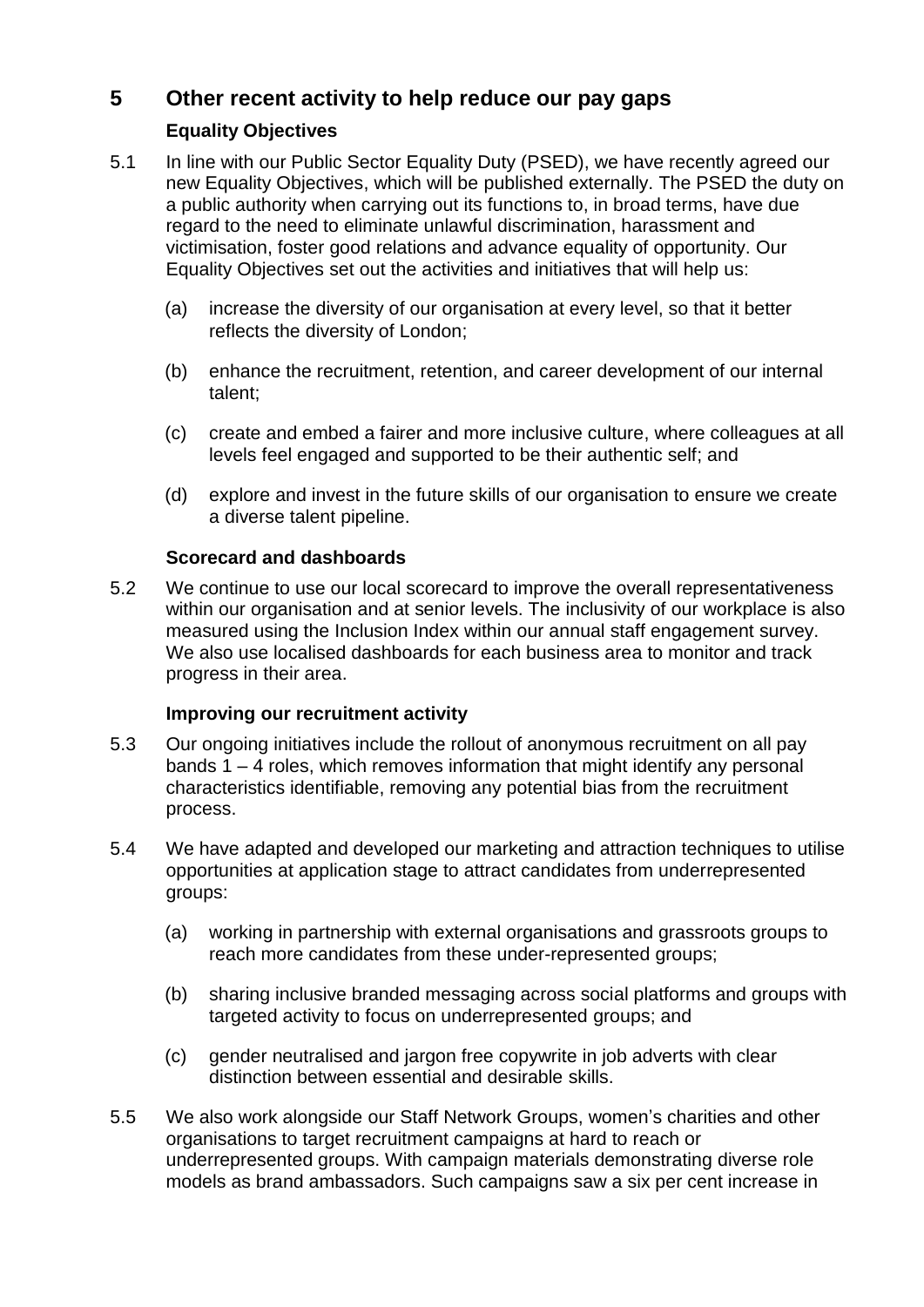females recruited in train maintenance roles and 10 per cent more females recruited in compliance officer roles during recent campaigns.

5.6 This year we began a recruitment project for Band 4 senior manager positions in our Finance Directorate which focused on increasing ethnicity representation at senior management level. This involved creating an attraction strategy specifically targeting Black Asian and Minority Ethnic candidates, resulting in 60 per cent Black Asian and Minority Ethnic hires.

#### **Mentoring programmes – Our Time**

- 5.7 We have been active participants in both previous programmes aimed at mid-level emerging women leaders. Evaluation and subsequent employment data show that the 16 women who have taken part have achieved a high rate of promotions, with almost all of them now in a senior management role.
- 5.8 We also provided the largest number of sponsors from amongst our own leaders, so they have impacted on the diversity in other Greater London Authority (GLA) bodies and are currently working with the GLA on the design of the next programme for both women and Black Asian and Minority Ethnic individuals; we want to further embed the sponsorship model into strengthening our coaching strategy.

### **Equality Impact Assessment**

5.9 In the past year we have updated our Equality Impact Assessment form and supporting materials. The tool is there to consider and minimise any potential disproportionate impacts of change on minority or underrepresented groups. This is particularly important during times of change.

### **Graduate and Apprentice Schemes**

- 5.10 Our Graduate and Apprentice programmes are key opportunities to improve the representativeness of our organisation as this represents a significant level of external recruitment into TfL, rather than internal recruitment. Our recruitment schemes targeted London schools and Universities to help attract applications from local candidates.
- 5.11 Apprentice and Graduate hires in 2020/21:
	- (a) female apprentice hires have risen from 20 per cent in 2018 to 39.5 per cent in 2020 and graduates rose from 18 per cent in 2018 to 32 per cent for graduate offers made due to start in September 2021;
	- (b) Black Asian and Minority Ethnic hires for apprentices had decreased slightly for 2020 hires sitting at 34 per cent but for graduate offers made due to start in September 2021 we have achieved 48 per cent; and
	- (c) we have achieved 50/50 male/female in London Underground (LU) Fleet Level 3 Engineering, 100 per cent female in LU Non Destructive Testing Level 3 Engineering, and 33 per cent female in LU Signals Engineering starts in April 2021, which came from a base of zero females in 2018.